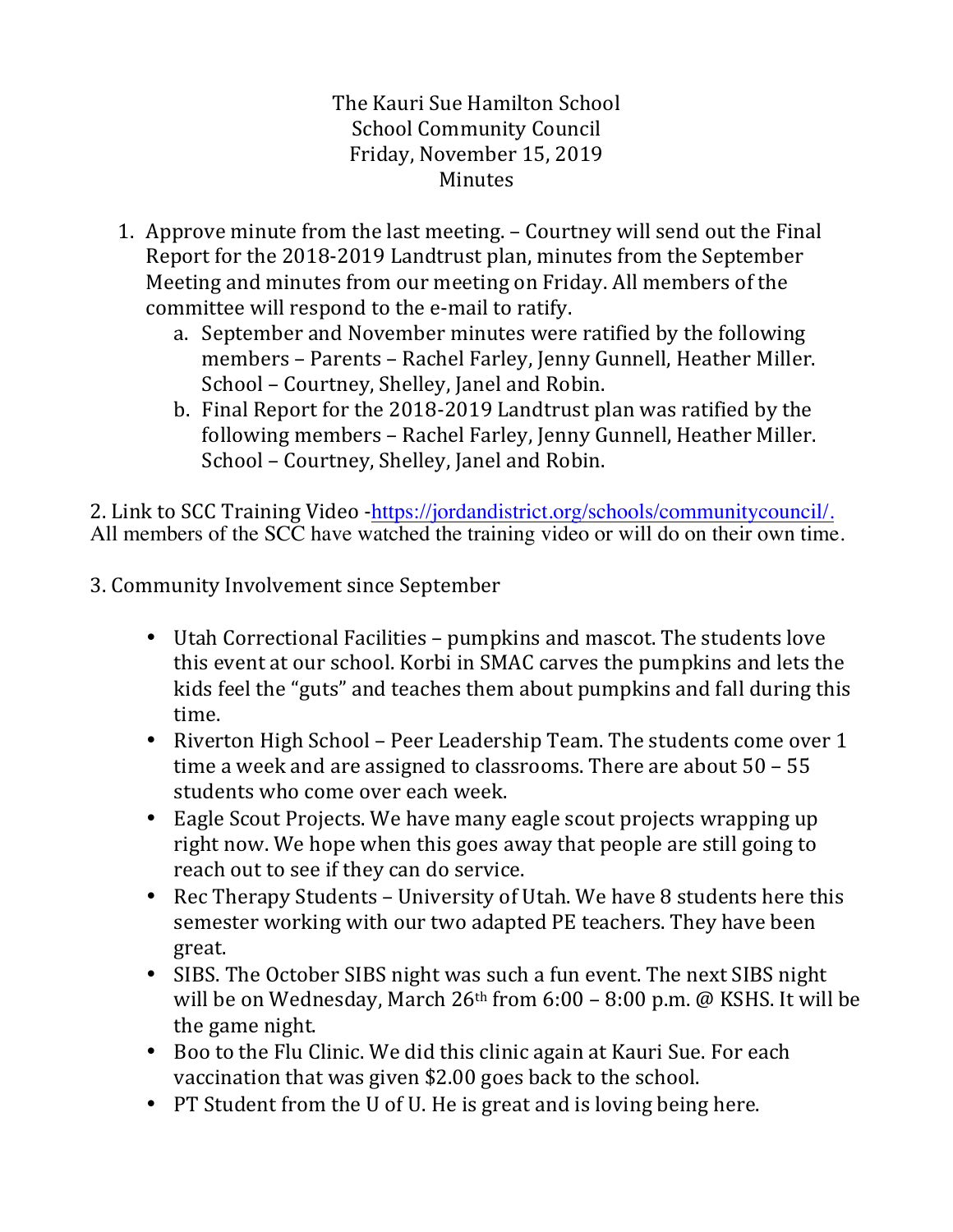## 4. Professional Development Report

- Mandt, LRBI & Time-Out All have been certified
- Food Handler's Permits one in every classroom
- CPR & First Aide many staff have these certifications and some are getting them
- PT 2 went to conference. Shelley talked about the conference and how valuable it was and what she learned. Utah Physical Therapy Association. Alpine seating conference. There was talk about bringing in a speaker for staff and parents on some topics around seating and positioning. We will work with Shelley and see if we can get something set up.
- $\bullet$  UATT Susie
- Seizure Training all staff. Epilepsy foundation.
- Behavior Training
- Heggerty Training 12 Teachers. Phonemic awareness program.
- Links Training Transition Specialist. Talked about ideas for jobs and job sites if anyone knows any or can think of things the students can do around the school to send in suggestions or give us contacts.
- STAR Training 3 Classrooms
- Digital Teacher Leaders 5 Teachers. Trying to build capacity among members of the school.
- Coaching Training 1 Teacher Specialist, 2 Teachers. Trying to build capacity among the teachers in our own building.

We talked about the school teams putting together some lists of sensory toys or maybe even having a toy exchange at SIBS.

We also talked about sending out a parent survey to see what things they are in need of or what trainings we could do. The school will get out a survey and get parent suggestions.

## 5. Incident Command

- Reunification where at in process of sending information home. Every student took home a note, the reunification plan and a color-coded index card. We have received some positive feedback.
- Have reached out to Scott Chatwin Emergency Management Coordinator for Riverton City. Scott is contacting the church authorities to see if we are able to shelter at one of the three churches closest to the school. He will